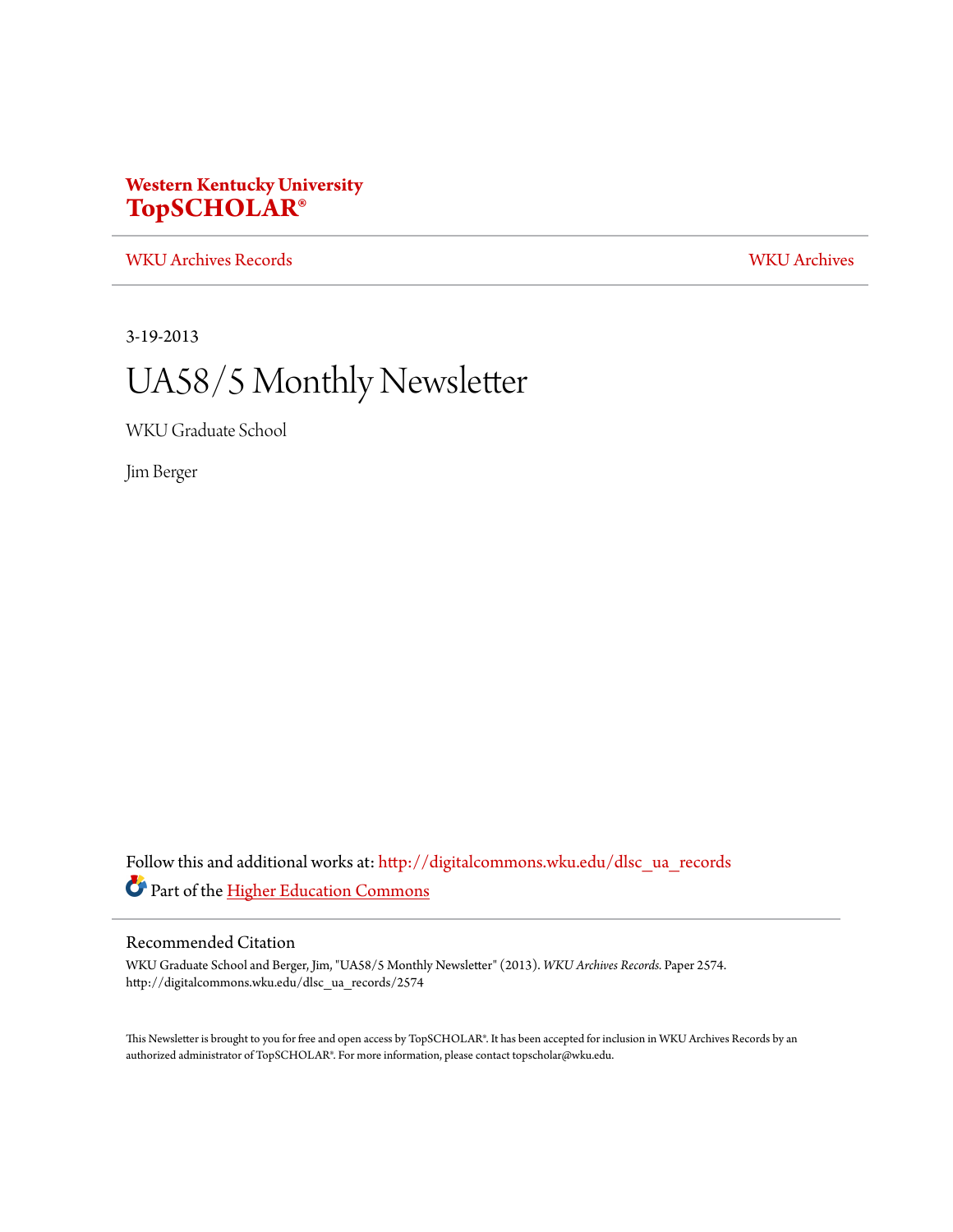From: Jim Berger To: Faculty-All; Staff-All Subject: GS&R Monthly E-mail Date: Tue. 3/19/2013

Hi Folks,

I hope you are doing well and getting to enjoy more of the spring-like weather. The following are some updates from Graduate Studies and Research.

# **Dr. Carl A. Fox to Arrive on March 25**

Dean Fox will begin his first day in the office on Monday, March 25th. Dr. Fox is arriving from Montana State University in Bozeman, Montana where he served as Dean of the Graduate School, overseeing 50 masters programs and 20 doctoral programs. Dr. Fox holds a Ph.D. In Botany from Arizona State University, has published more than 70 scholarly publications and been principal investigator for nearly \$20 million of funded research proposals. The GS&R staff welcome Dr. Fox and look forward to his leadership and guidance.

#### **Graduate Awards**

Nominations are still being accepted for **Outstanding Graduate Student** and for the **John D. Minton Award**. The deadline is **Tuesday, March 19, 2013 @4 p.m.** Criteria for nominating **Outstanding Graduate Students** from each academic college are as follows:

- Graduate student completing all degree requirements in the fall 2012 semester, or be a candidate for the spring 2013 or summer 2013 semesters.
- Excellence in course work, reflected in an outstanding grade point average.
- Excellence in commitment to degree work beyond participation in course work as reflected in original research for papers, thesis, etc.
- Creative products, projects, papers or theses; participation in professional activities having to do with the student<sup>1</sup>s commitment to the area of the degree or the teaching in the discipline; and/or papers presented or awards earned during the time of the degree program.
- Engagement activities as evidenced by community involvement and civic engagement.
- Potential for accomplishment in the profession.
- Other areas of excellence as deemed appropriate.

The *John D. Minton Graduate Student Award for Outstanding Contributions to Western Kentucky University* is an award that recognizes a graduate student for outstanding contributions to the academic discipline while pursuing a graduate degree. The deadline is **Friday, March 22nd**. Eligibility and requirements are as follows: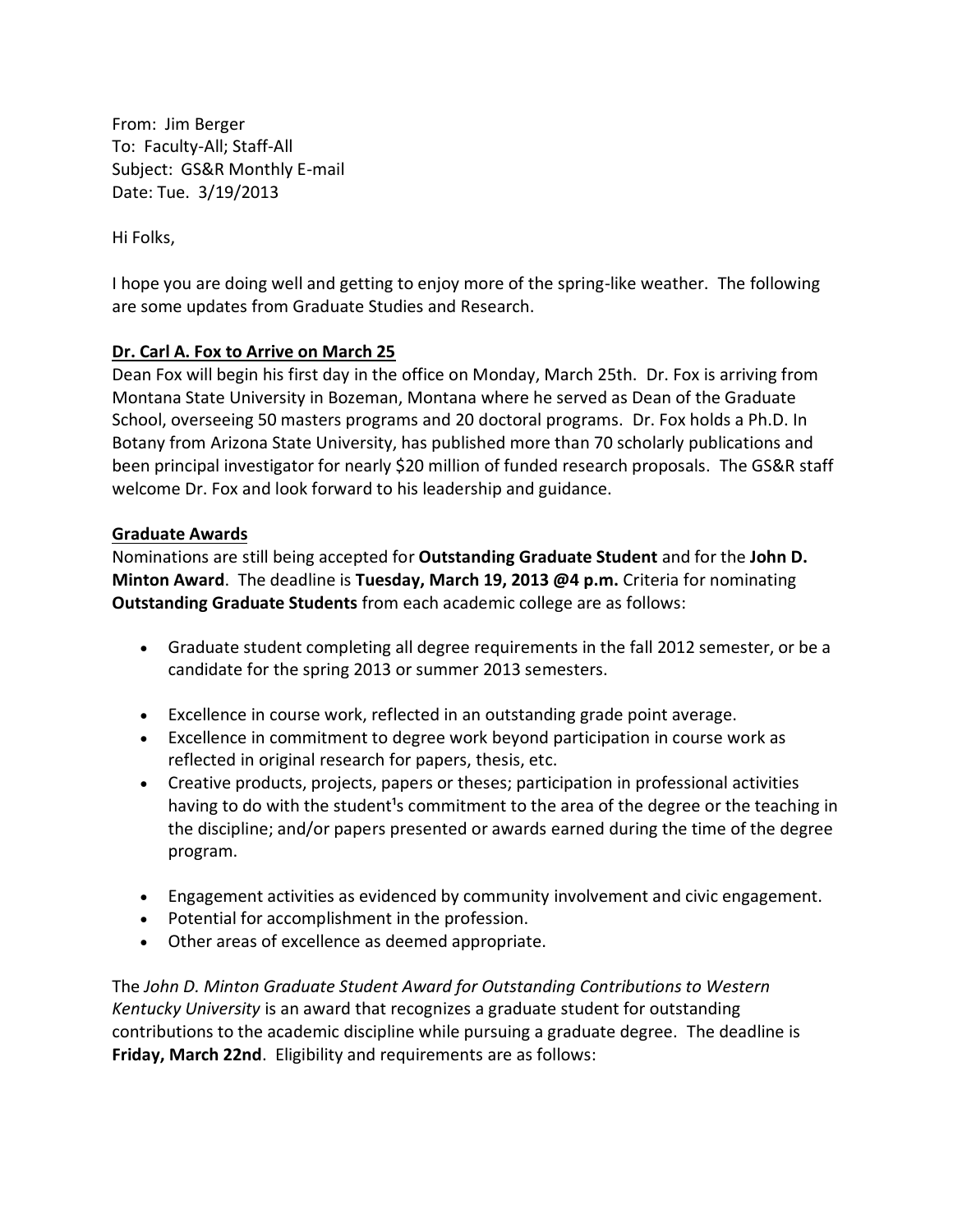- Graduate student completing all degree requirements in the fall 2012 semester, or be a candidate for the spring 2013 or summer 2013 semesters.
- Nomination and letter of support from University employee via email.
- Two additional letters of support from other University and/or community individuals who are familiar with the scholarship activities of the nominee via email.
- CV/Resume via email

For more information, please visit: <https://www.wku.edu/graduate/students/awards.php>

# **Completing Online/Digital Forms**

As many of you know, we have worked to become a paperless office and have created electronic forms that may be completed on the computer. Some of you, especially Mac users, may have difficulty getting these forms to work. It is especially important that both Windows and Mac users complete this form using Adobe Reader or Adobe Pro. Other pdf software (in particular, Preview on the Mac) is known to cause problems with fillable pdf forms that may cause a delay in processing your form. For more information see[:http://www.wku.edu/graduate/documents/](http://www.wku.edu/graduate/documents/)

# **Combined Admissions Report**

With many thanks to Scott Macomber, our IT guru, we now have a weekly three-in-one report providing you with an applicant status update. Until now, you have received three reports in three separate e-mails: Waiting on Additional Admission Materials in Graduate Studies, Admission Decision Made, Waiting on the Departmental Admission Decision. We now have one weekly e-mail being sent with one report organized by admit term. Hopefully, this will reduce the number of empty e-mails you receive and provide you with a more complete report in one location. Remember that the purpose of the admissions report is to improve recruitment at the program level. If you see an applicant missing one or two items, you are encouraged to contact them as a follow up to suggest they submit their materials and let them know what they are missing. If you notice applicants listed on the Waiting on the Departmental Admission Decision report, that means that the application materials are sitting in someone's inbox waiting for them to sign off. Expediting these decisions will insure a quicker response and more fruitful recruitment.

# Graduate Advisors

A friendly reminder, all Graduate Advisors must have Graduate Faculty Status. Information regarding eligibility requirements, current status, and applications can be found on the GSR website at [https://www.wku.edu/graduate/faculty\\_staff/grad\\_faculty.php](https://www.wku.edu/graduate/faculty_staff/grad_faculty.php) .

# Highlighting Graduate Student Accomplishments

Earlier, I made a request for folks to let our office know about the latest accomplishments of your graduate students so we could highlight them on our